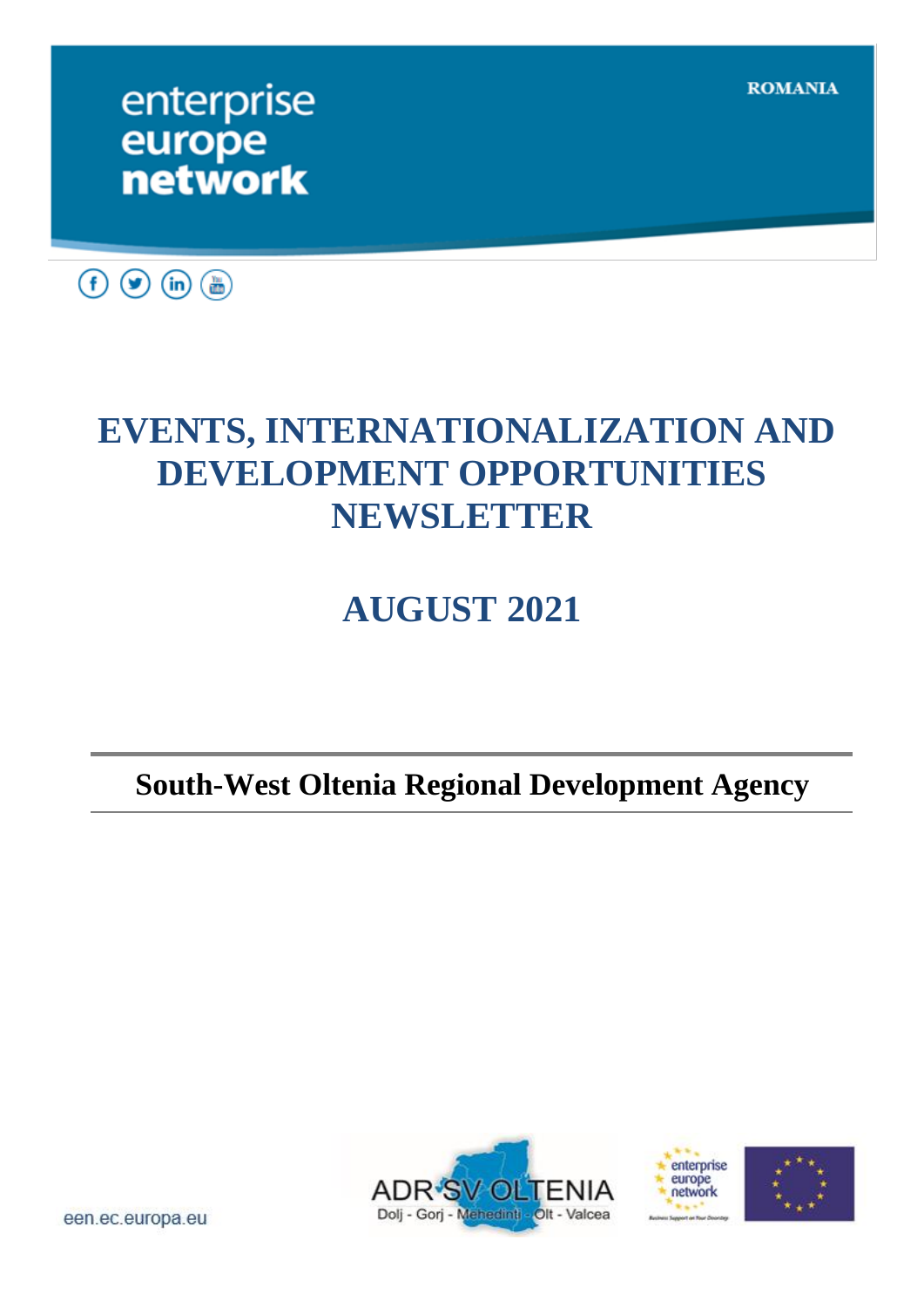## **EVENTS, INTERNATIONALIZATION AND DEVELOPMENT OPPORTUNITIES NEWSLETTER**

## **Table of Contents**

## **Online events within the Enterprise Europe Network**

| Robotics, Digitalization and Green Transition, B2B matchmaking event in the chnology,<br>$17th$ of August 2021    | $\mathcal{F}$  |
|-------------------------------------------------------------------------------------------------------------------|----------------|
| Matchmaking at sTARTUp Day, brokerage event, $25th - 27th$ of August 2021                                         | 4              |
| Co-Matching Business 2021 "Your gate to global opportunities", online matchmaking<br>event, $25th$ of August 2021 | $\overline{5}$ |
| Riga Food, brokerage event, $8th - 10th$ of September 2021                                                        | 6              |

#### **Internationalization and development opportunities through the sector groups within the Enterprise Europe Network**

Opportunities for business internalization - Partnerships within Enterprise Europe Network 7

#### **Development opportunities through the Healthcare Sector Group**

| European Platform "Care & Industry together against CORONA"                                                                   | 8  |
|-------------------------------------------------------------------------------------------------------------------------------|----|
| TAITRA Taiwan – Digital platform created to support the fight against COVID-19                                                | 9  |
| European Biotech & Pharma Virtual Partnering Conference 2021, $27th - 30th$ of<br>September 2021                              | 10 |
| Brokerage Event - Meeting in Italy for Life Sciences 2021, 29 <sup>th</sup> of September – 1 <sup>st</sup> of<br>October 2021 | 11 |



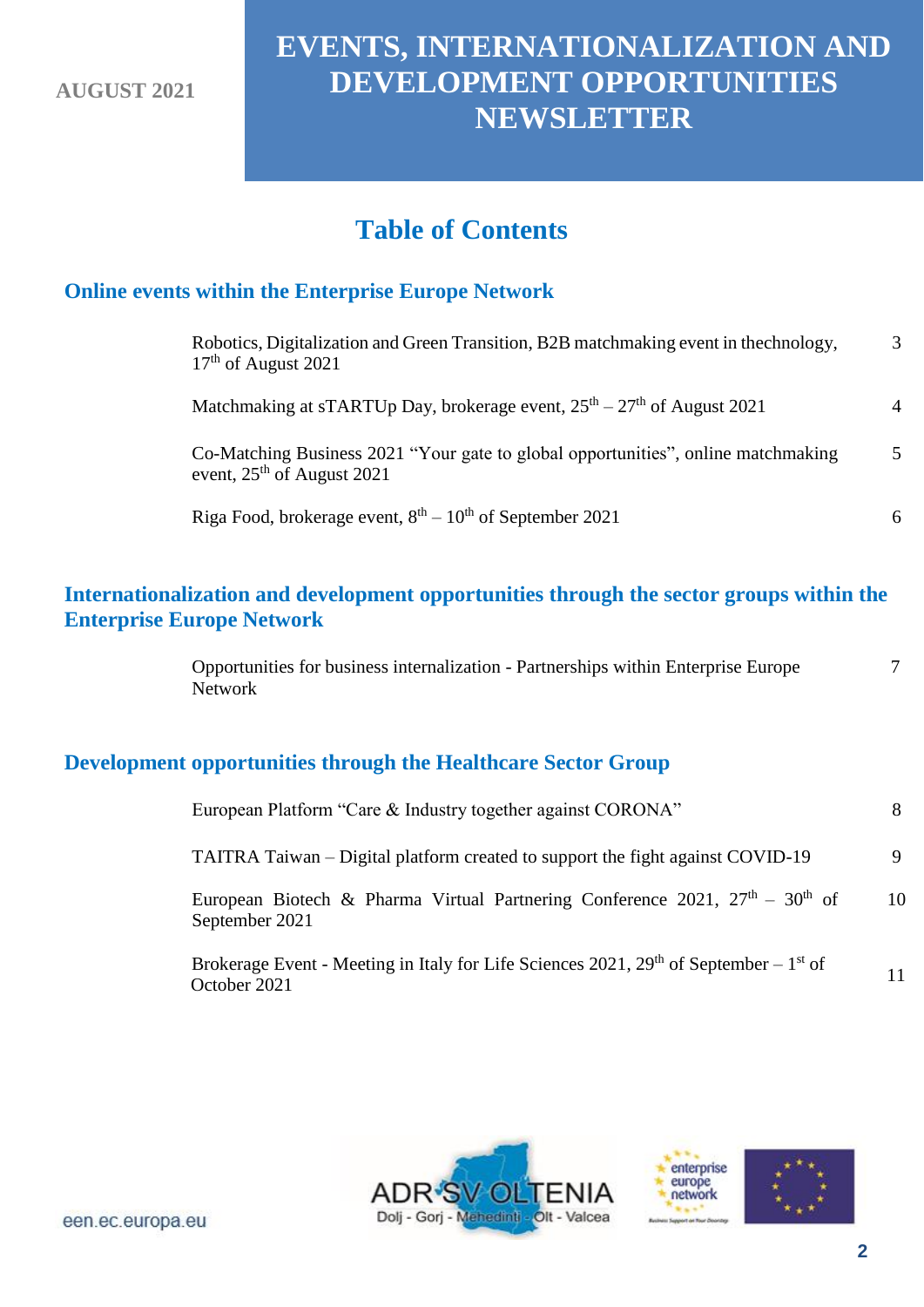## **EVENTS, INTERNATIONALIZATION AND DEVELOPMENT OPPORTUNITIES NEWSLETTER**

#### **Robotics, Digitalization and Green Transition - B2B matchmaking event in technology - 17th of August 2021**



**The University of Southern Denmark (SDU) and Odense Robotics,** as partners of the **Enterprise Europe Network from Denmark**, in collaboration with **Lindø Port of Odense** and the **Chamber of Commerce in Rostock**, will organise, on 17<sup>th</sup> of August 2021, a B2B matchmaking event in the field of technology for the advanced and fast-growing industries of robotics, digitization, drones, and green transition technology – **Robotics**, **Digitalization and Green Transition B2B 2021.**

The B2B matchmaking event takes place virtually and is connected to the previous hybrid event held at Lindø Port in Odense earlier same day. The hybrid event focuses on how robotics and digitization can boost the green transition in the sectors maritime, construction, and energy. At the event different speakers will present and inspirate on how and why to implement the 4.0 technologies in production of large-scale products.

**Participation at the event is free of charge and the deadline for registration is 17th of August 2021.**

**For more details and registration, please access the following link:** [https://company-mission-robotic](https://company-mission-robotic-and-ai.b2match.io/home)[and-ai.b2match.io/home](https://company-mission-robotic-and-ai.b2match.io/home)





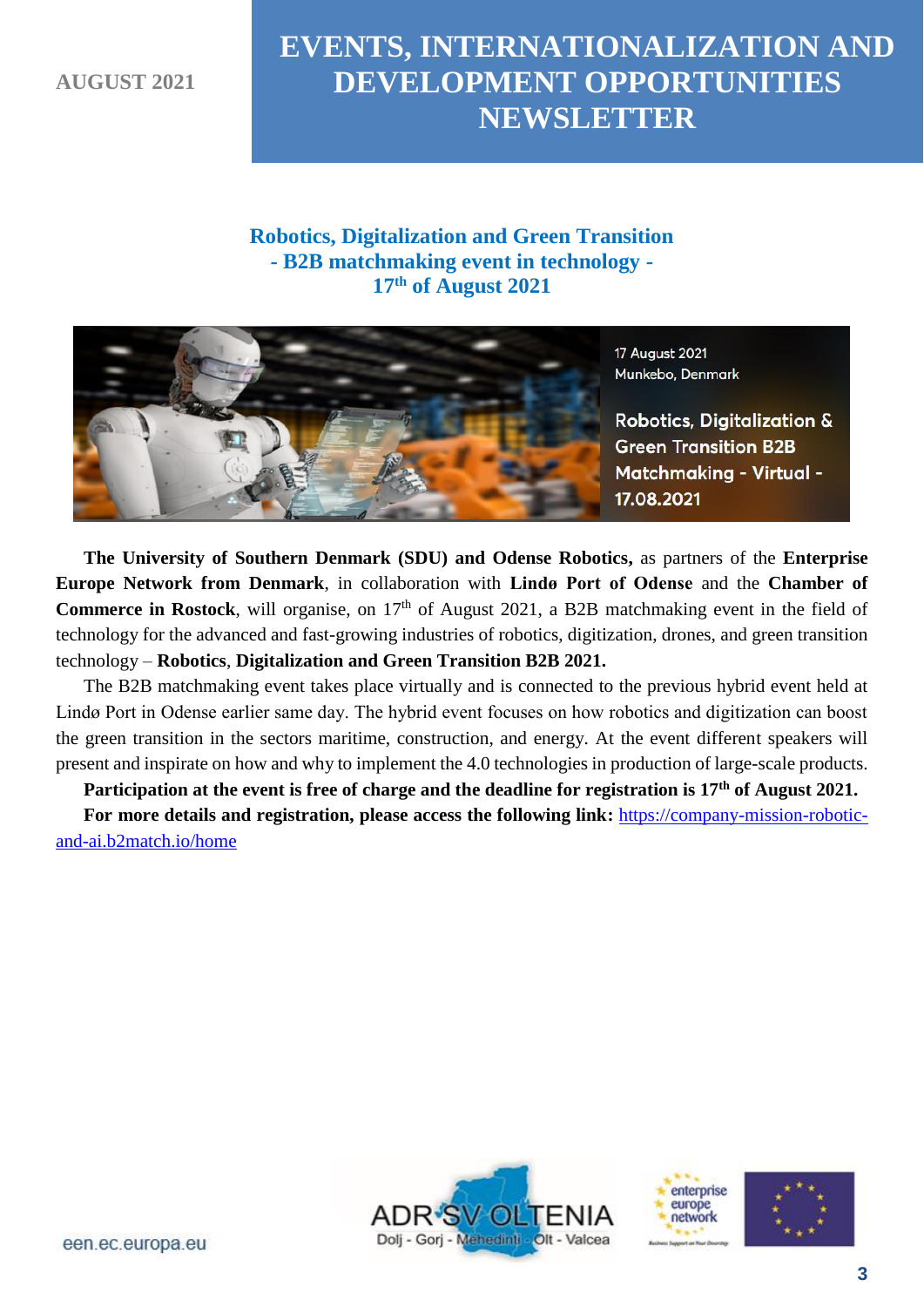## **EVENTS, INTERNATIONALIZATION AND DEVELOPMENT OPPORTUNITIES NEWSLETTER**

#### **Matchmaking at sTARTUp Day - brokerage event - 25th – 27th of August 2021**



**South-West Oltenia Regional Development Agency**, invites you to take part in the brokerage event **Matchmaking at sTARTUp Day 2021**, organized within the sTARTUp Day festival, both online and with physical presence, between 25 – 27 of August 2021 period, by the partner Enterprise Europe Network, Tartu Science Park from Estonia.

sTARTUp Day is a famous business festival, bringing together startups, traditional entrepreneurs, investors, innovators and students. The aim of the event is to connect like-minded people and celebrate entrepreneurship in the smart city of Tartu.

The sTARTUp Day 2021 event takes place over a period of three days. The program includes practical, interactive seminars, b2b sessions, a demo area full of innovation, as well as other vibrant side events. Also, the inspiration-educational program consists in debating various topics - from marketing to space technology, from fundraising to the smart city, from artificial intelligence to the creative economy.

**To participate in the event it is necessary to purchase a ticket (between 89 and 279 euros), and the deadline for registration is 19 of August 2021. For more details on the agenda, related events and registration, please access the following link:** [https://www.startupday.ee/about.](https://www.startupday.ee/about)





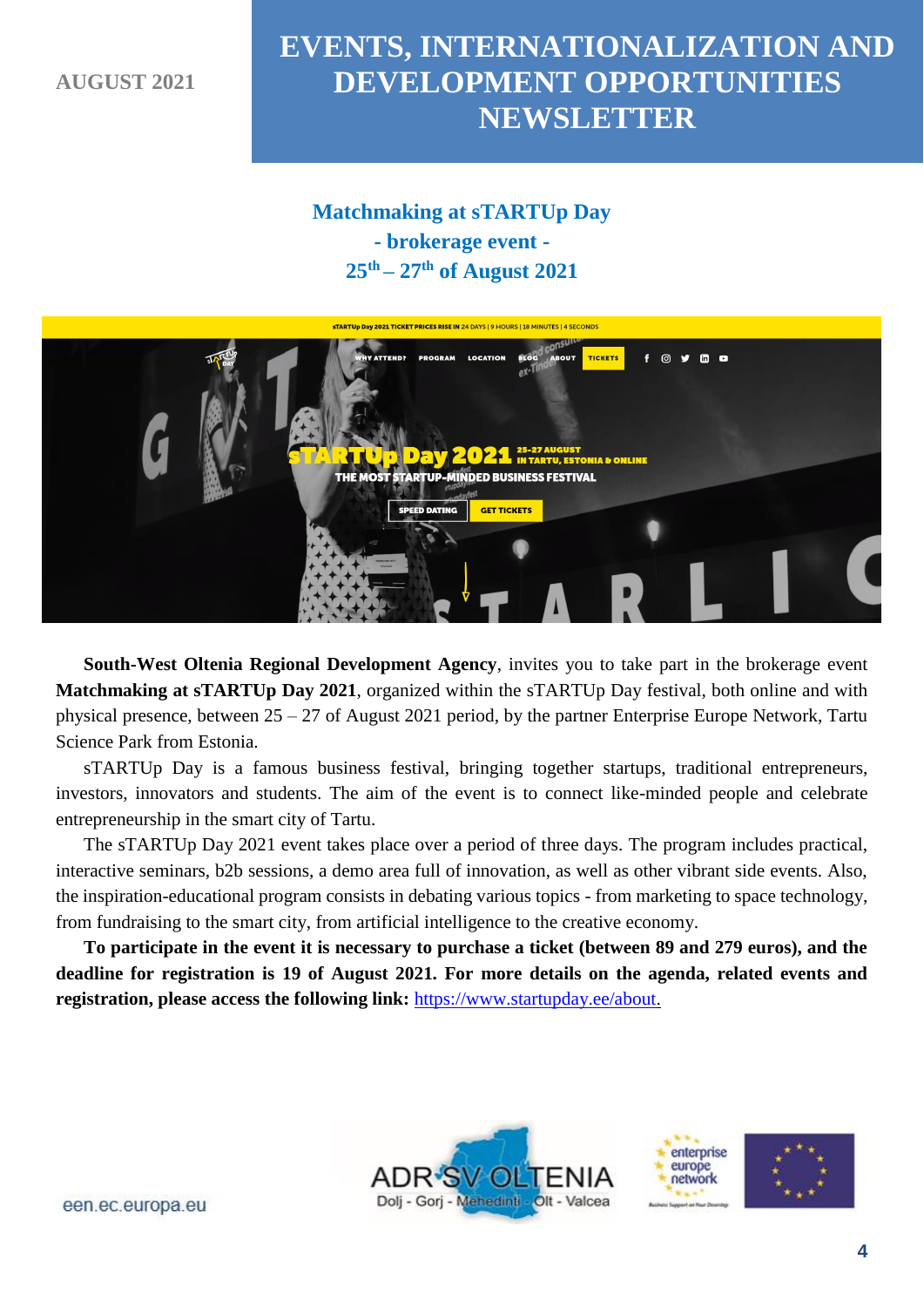## **EVENTS, INTERNATIONALIZATION AND DEVELOPMENT OPPORTUNITIES NEWSLETTER**

**Co-Matching Business 2021 "Your gate to global opportunities" - online matchmaking event - 25th of August 2021**

# **CO-MATCHING**

**South-West Oltenia Regional Development Agency,** invites you to participate in the virtual matchmaking event "Co-Matching Business", which promotes global opportunities, organized by the European Business Center in East Marmara, Turkey with the Chamber of Commerce in Kocaeli and other partners of the Enterprise Europe Network.

Participants will have the opportunity to:

- meet qualified contacts and create strong bonds with international companies;
- discuss and exchange ideas on topics of common interest;
- explore business opportunities and expand its network;
- reach new markets and grow its trade.

The main topics of interest addressed will be from the following sectors:

- Machinery;
- Metal & Metal Processing;
- Plastics & Rubber;
- Electronics;
- Forest and Wood Products;
- Pharmaceuticals and Medical Equipment;
- Textile (work safety clothes, etc.);
- Caravan Manufacturing.

**Participation in the event is free for companies in the sectors listed above and the deadline for registration is 24 of August 2021. For more details and registration, please access the following link:** <https://co-matching-2021.b2match.io/>



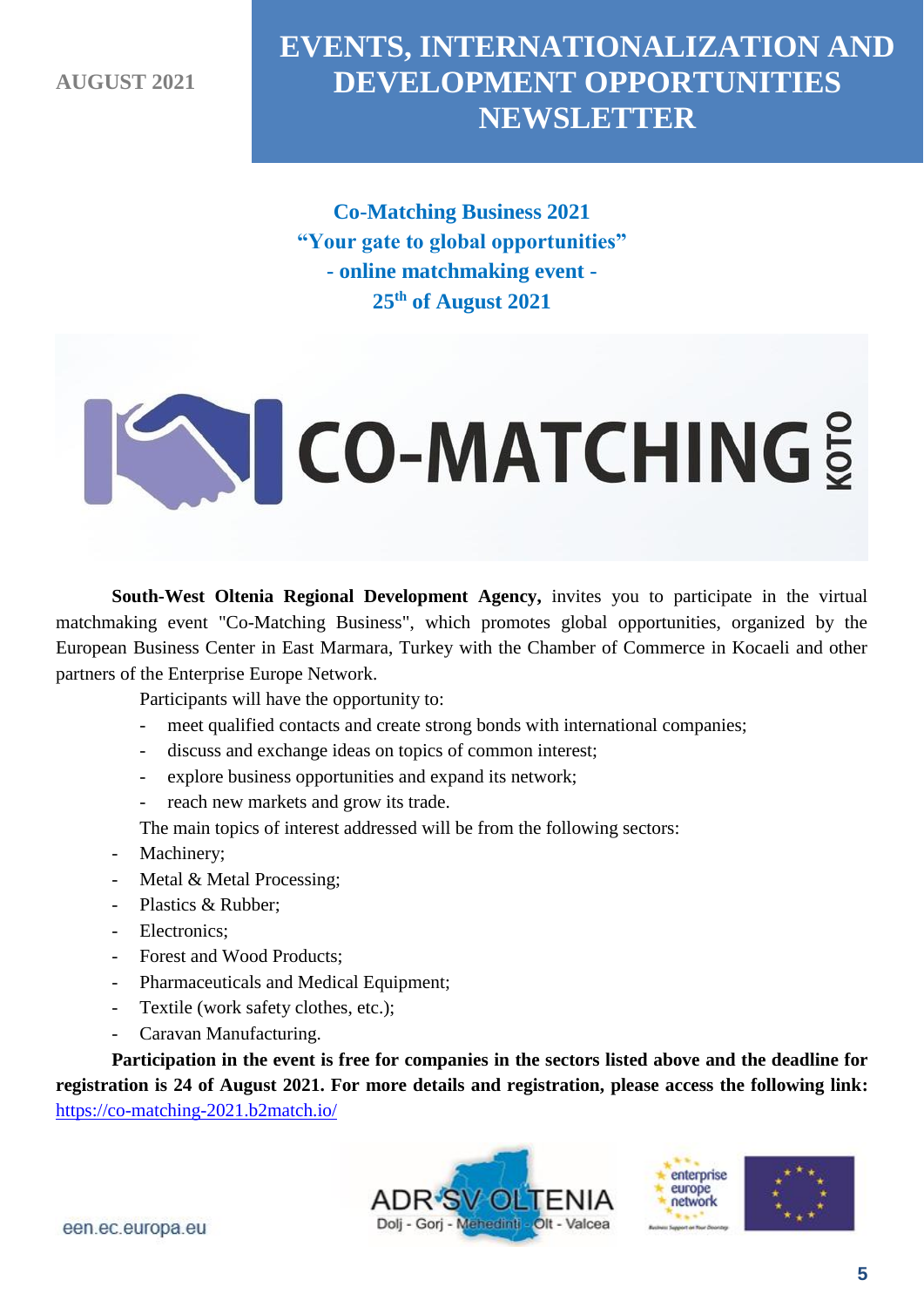## **EVENTS, INTERNATIONALIZATION AND DEVELOPMENT OPPORTUNITIES NEWSLETTER**





**Enterprise Europe Network partners in Latvia** invite you to participate in the **Riga Food 2021 brokerage event dedicated to the food industry,** which will take place online between  $8<sup>th</sup> - 10<sup>th</sup>$  of **September 2021.**

The event aims to bring together producers and suppliers operating in the food sector, while being an opportunity for participants to keep abreast of the latest technologies and trends in the field.

In bilateral meetings, participants will have the opportunity to present their products, projects, services or business needs and establish new partnerships.

**Participation in the event is free, and the deadline for registration is 10th of September 2021.**

**For more details and registration, please access the following link:** [https://riga-food-2021-virtual](https://riga-food-2021-virtual-business.b2match.io/home)[business.b2match.io/home.](https://riga-food-2021-virtual-business.b2match.io/home)



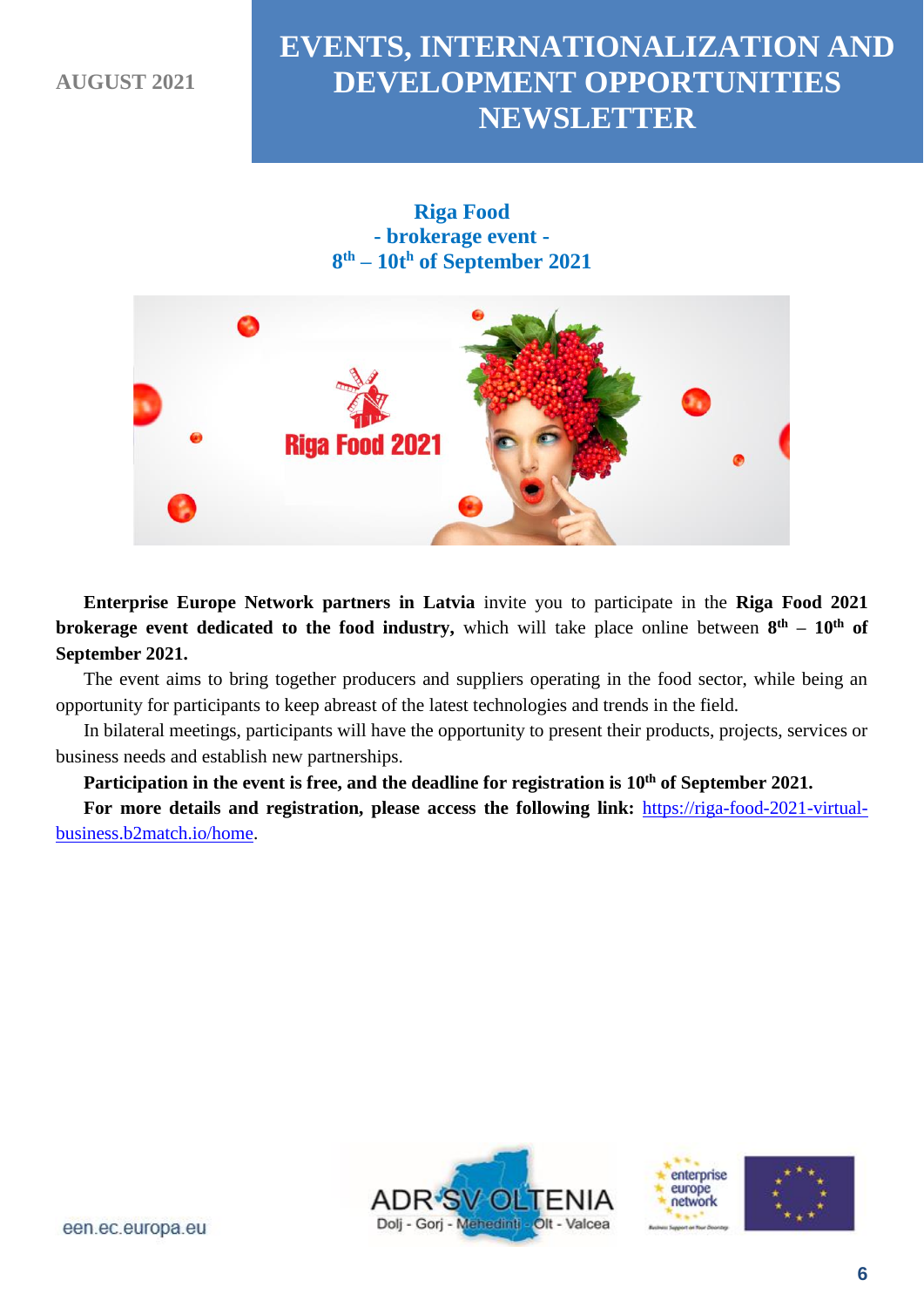#### **Opportunities for business internalization Partnerships within Enterprise Europe Network**

**South-West Oltenia Regional Development Agency, as a partner of the Enterprise Europe**  Network (EEN), present in more than 60 countries, aims to support SMEs in the South-West Oltenia Region, in order to exploit international business development opportunities.

The mission of the Enterprise Europe Network partners is to help local companies to internationalize their businesses by offering advice, identifying new markets for products/services, contacts with potential partners for developing new business or technologies.

**As a member of the Healthcare Sector Group within the EEN, South-West Oltenia RDA supports companies and organizations from the South-West Oltenia Region that are active in the health sector** in their efforts to remain or to become even more competitive, promoting innovation activities and encouraging international business cooperation. In this way, the aim is to develop partnerships with both the members of the sector groups and with potential international collaborators.





**For any further information or support, in order to promote your collaborative interests through the Healthcare Sector Group and the Enterprise Europe Network platform, please contact us by emailing** [office@adroltenia.ro](mailto:office@adroltenia.ro) **and** [mihaela.lupancescu@adroltenia.ro](mailto:mihaela.lupancescu@adroltenia.ro)**.**





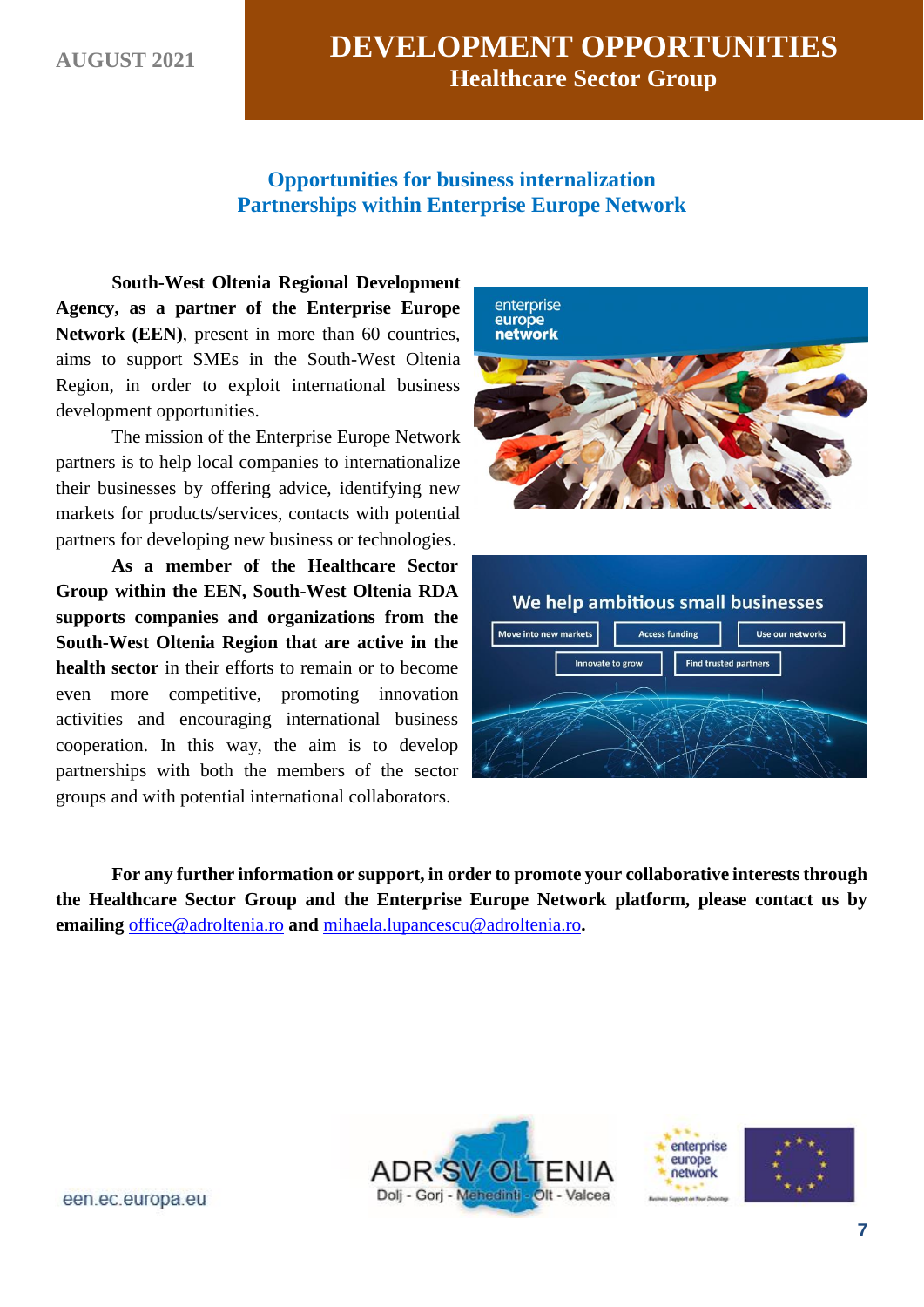#### **European Platform "Care & Industry together against CORONA"**



**South-West Oltenia Regional Development Agency, as co-organizer, promotes the European Platform "Care & Industry together against CORONA", a B2Match platform on which can be uploaded requests and offers of products and services in the healthcare field needed in the fight with the new coronavirus (COVID-19).**

The initiative belongs to EEN Flanders, in collaboration with Flanders' Care and the Government of Flanders and is powered by the **Healthcare Sector Group within the Enterprise Europe Network (EEN)**, a group of support dedicated to healthcare field actors, to which South-West Oltenia RDA has joined since 2016.

SMEs, entrepreneurs, research institutions, medical organizations and governments are invited to cooperate and join the online platform to help in dealing with the current crisis in the healthcare sector. Thus, the aim is to support the companies and the healthcare services providers in finding viable solutions. Also, the platform reserves virtual space for governments to publish all links with relevant information.

Register your company/ organization, present your solution, suggest your initiative, provide relevant information, explain your needs and find the right partner!

**The Enterprise Europe Network experts from South-West Oltenia RDA will support you to publish your requests and offers of medical products and services.** After the validation, the registered ones will set up virtual meetings with the other participants through the platform.

**The platform will remain active until 31st of December 2021**.

**For more information and registration, please visit the following link:** [https://care-industry](https://care-industry-together-against-corona.b2match.io/)[together-against-corona.b2match.io.](https://care-industry-together-against-corona.b2match.io/) **For any further information or support, please contact us by emailing** [office@adroltenia.ro](mailto:office@adroltenia.ro) **and** [mihaela.lupancescu@adroltenia.ro.](mailto:mihaela.lupancescu@adroltenia.ro)



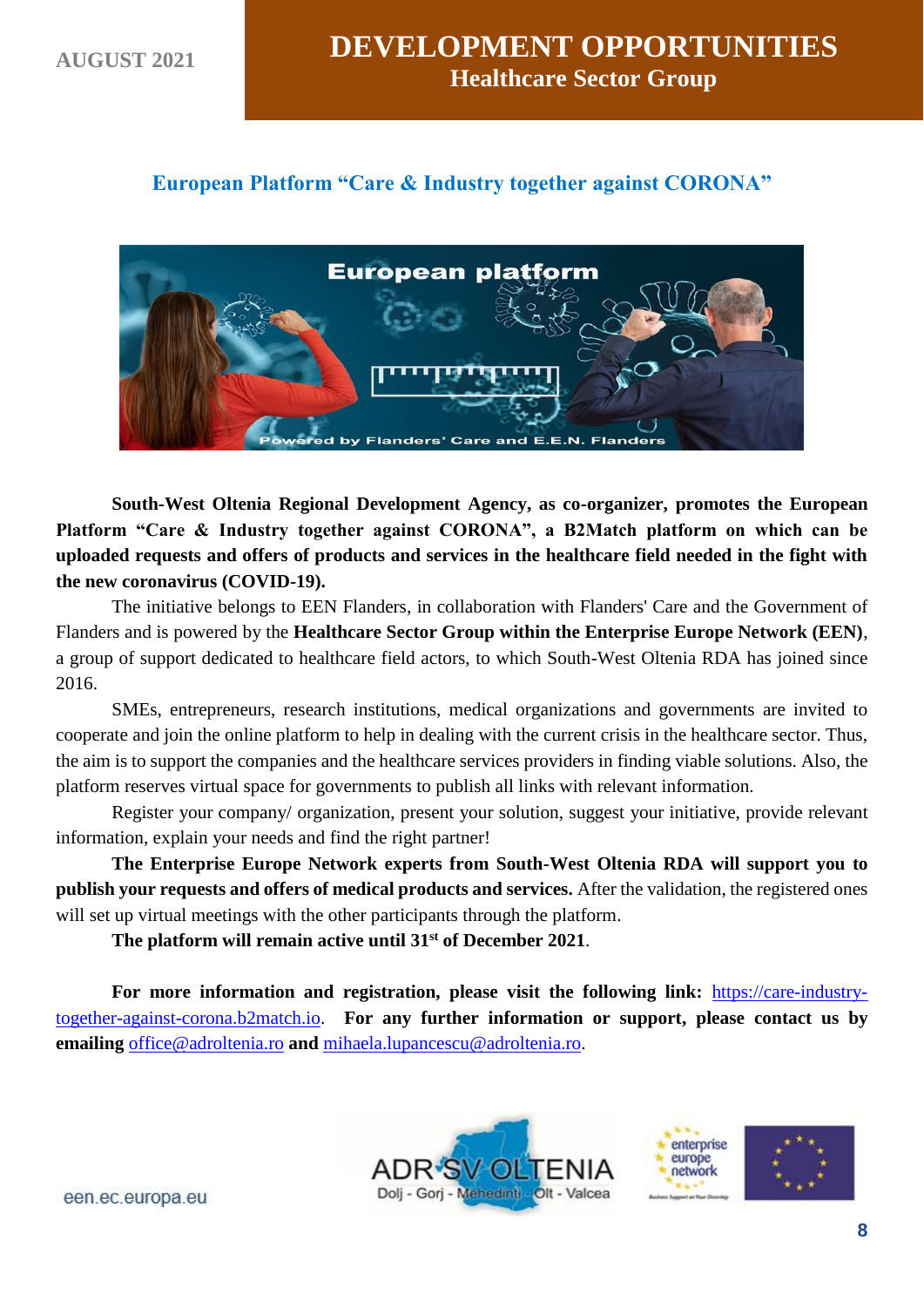#### **TAITRA Taiwan – Digital platform created to support the fight against COVID-19**



**South-West Oltenia Regional Development Agency, together with TAITRA** (Taiwan Foreign Trade Development Council)**, as Enterprise Europe Network (EEN) partners and in the context of Healthcare Sector Group membership within EEN**, invites you to consult the digital platform **"TAIWAN Global Anti-COVID-19 Pavilion"**, which was created by TAITRA, in order to **support the fight against COVID-19**.

The platform, which can be accessed at the following link: [https://www.anticovid19tw.org/,](https://www.anticovid19tw.org/) brings together the activity of experts from over 20 medical institutions and provides useful information for preventing epidemics, with the support of the Taiwan Ministry of Health, hospitals and other organizations.

#### **The platform provides:**

- **Epidemic-Prevention Experience Sharing:** the platform shares Taiwan's experience and expertise. You can also connect with Taiwan's industries, hospitals, and service providers. The platform addresses both the needs of professionals and of the general public,
- **Industries:** Taiwan is equipped with excellent public health, medical energy and rich experience in epidemic prevention. Companies in Taiwan are also dedicated to produce excellence anti-epidemic related merchandise,
- **Frequently asked questions and answers (FAQs)** from reliable sources,
- **Global Anti-Pandemic Business Map –** the latest border control infographic,
- Taiwan Model: prevention measures that Taiwan has successfully implemented regarding the fight against the spread of the epidemic.

**Also, if there are medical organizations or doctors who need help, advice or information, virtual meetings can be requested through the platform.**

**For any further information or support, please contact us by emailing** [office@adroltenia.ro](mailto:office@adroltenia.ro) **and** [mihaela.lupancescu@adroltenia.ro.](mailto:mihaela.lupancescu@adroltenia.ro)



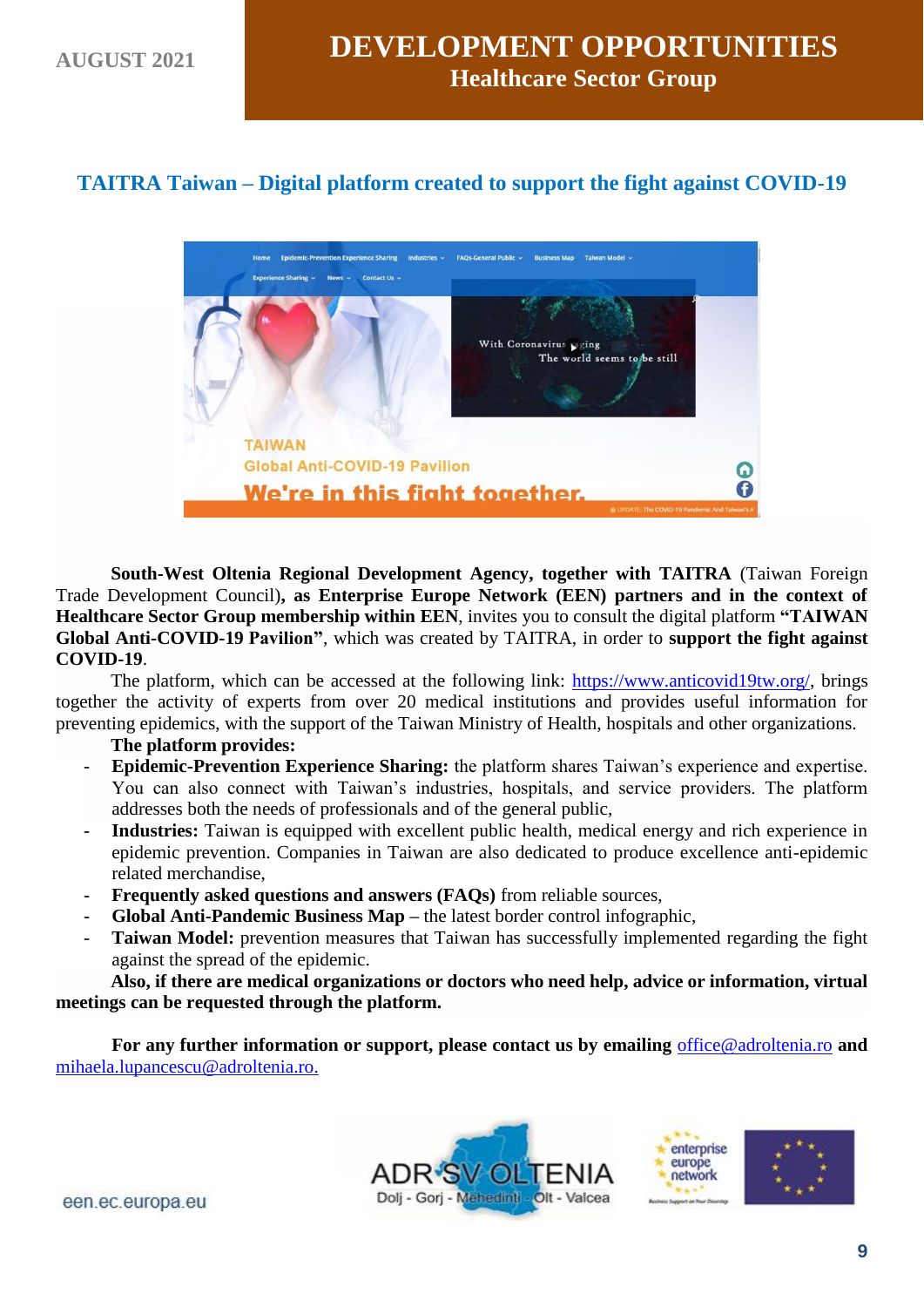#### **European Biotech & Pharma Virtual Partnering Conference 2021 27th – 30th of September 2021**



27 September 2021 - 30 September 2021 Japan

**European Biotech & Pharma Virtual Partnering Conference 2021** 

**The EU-Japan Centre for Industrial Cooperation**, as partner to **Enterprise Europe Network** in Japan, together with members of the **Healthcare Sector Group** of the network, invites you to attend the **European Biotech & Pharma Virtual Partnering Conference 2021.**

The conference will be held online this year. The target fields of the event are:

- drug discovery and drug discovery support;
- regenerative medicine;
- therapeutic agents, diagnostic agents;
- AI and IoT technologies related to 1.-3;
- digital medicine (AI-assisted drug development, drug-device combinations etc.);
- digital therapeutics (non-pharmacological therapy systems, App-device combinations).

**Participation at the event is free of charge and the deadline for registration is 21th of September 2021.**

**For more details and registration, please access the following link:** [https://bio-pharma-osaka-](https://bio-pharma-osaka-2021.b2match.io/home)[2021.b2match.io/home.](https://bio-pharma-osaka-2021.b2match.io/home)



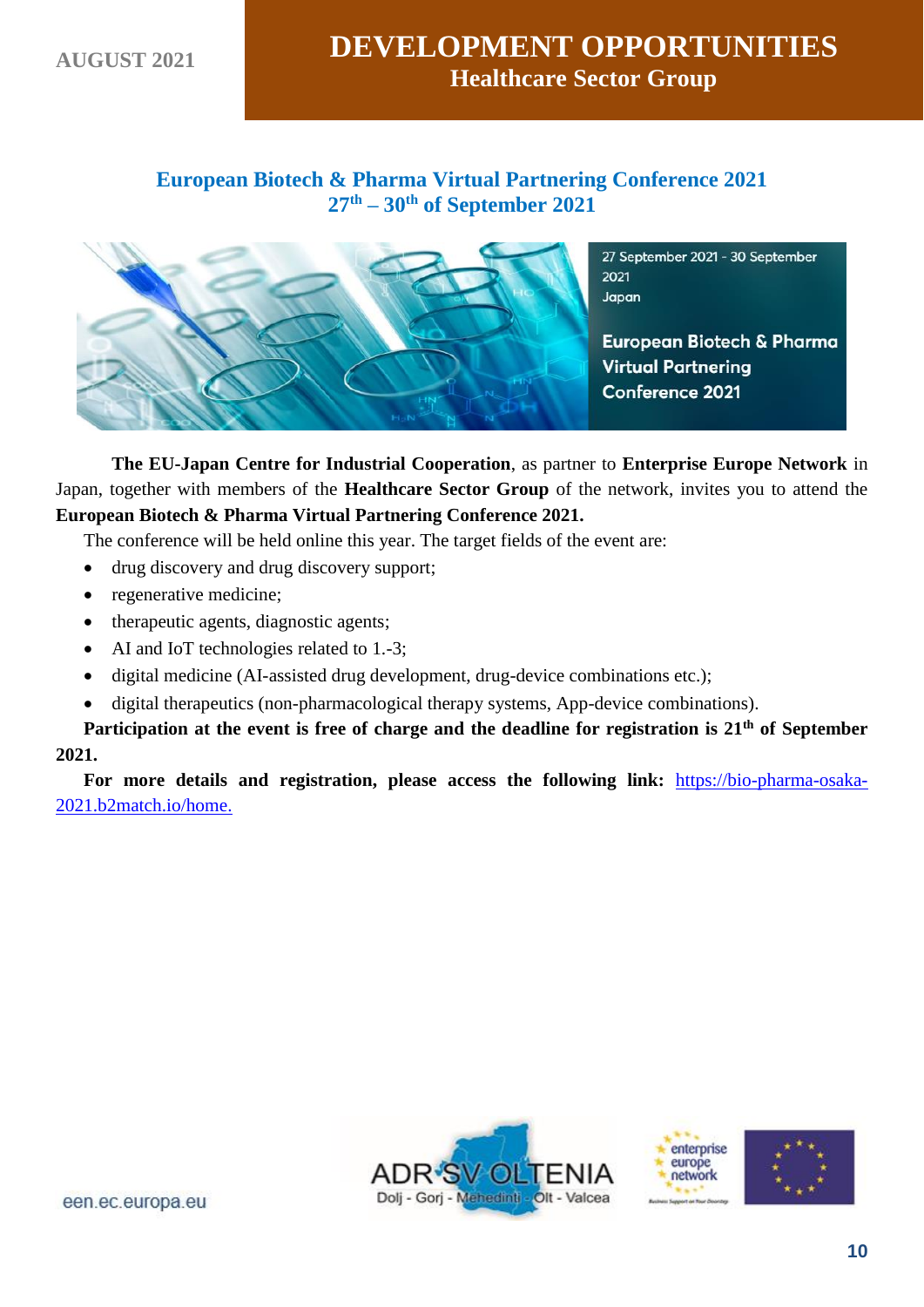**Brokerage Event - Meeting in Italy for Life Sciences 2021 Waiting for MIT4LS2021** 

> **29th of September 2021 – 1 st of October 2021 (face-to-face meetings - physical event) Genoa, Italy**

**South-West Oltenia Regional Development Agency,** together with the **Chamber of Commerce** from **Genoa, Italy, as Enterprise Europe Network (EEN)** partners and members of the **Healthcare Sector Group** within EEN**, invites you to attend the international brokerage event Meet in Italy for Life Sciences (MIT4LS**). The event was born as an opportunity for collaboration and development in the field of Life Sciences and this year's edition will take place from



29th of September to 1st of October 2021, in Genoa, Italy**.**

The aim is to make the most of the opportunities for business collaboration, research, project proposals from the MIT4LS community. The event will include an international conference in the field of Life Sciences, in-depth thematic workshops, company presentations, exhibition spaces and initiatives that support start-ups in the following sectors:

- medical devices;
- pharma and biotech:
- ICT for health:
- nutraceutics:
- related value chain.
- **Participation is free of charge.**

**Deadline for registration: 20th of September 2021.**

**For more details and registration, please access the following link:**  [https://genova2021.mit4ls.b2match.io/.](https://genova2021.mit4ls.b2match.io/)